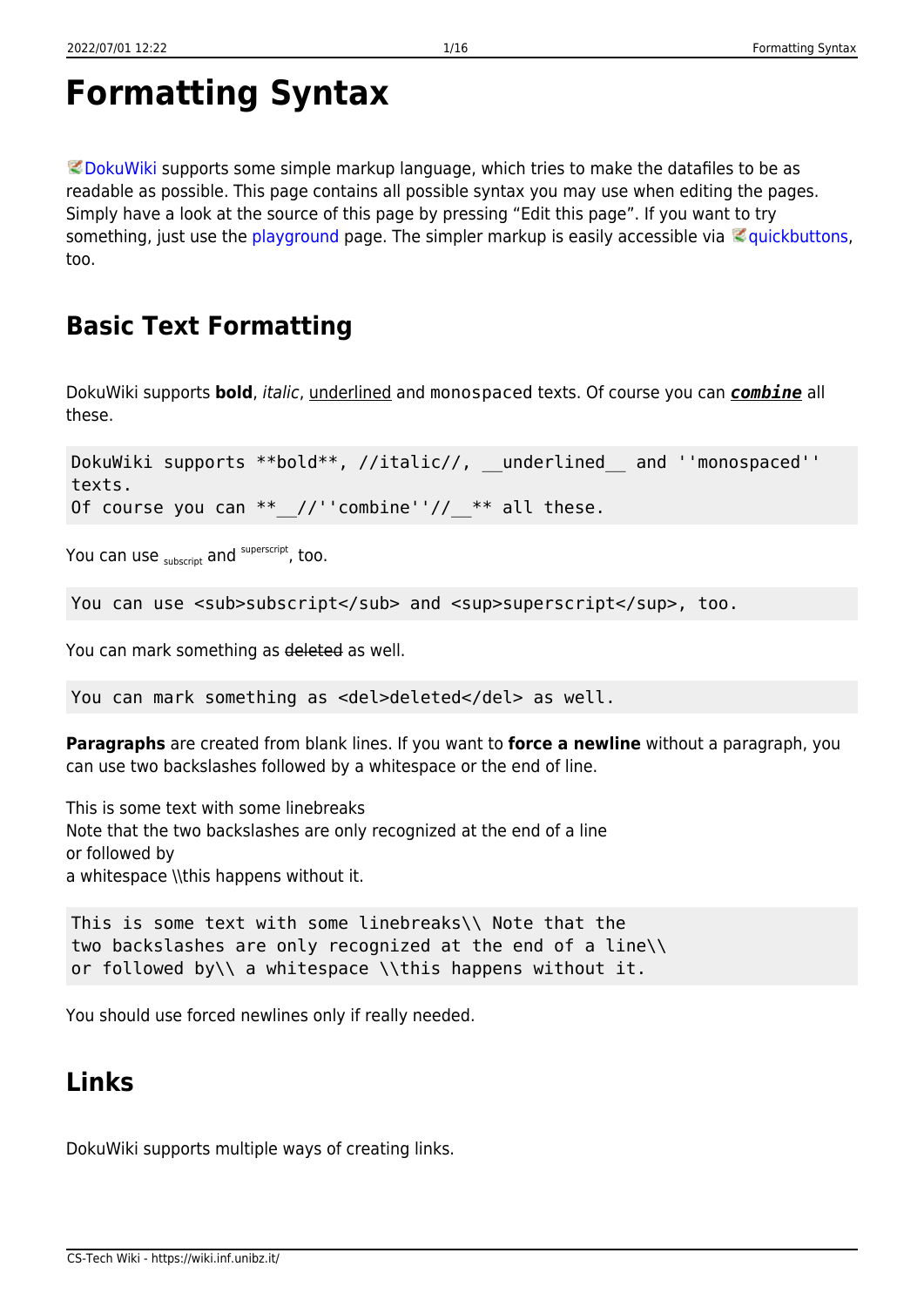#### **External**

External links are recognized automagically:<http://www.google.com>or simply [www.google.com](http://www.google.com) - You can set the link text as well: [This Link points to google](http://www.google.com). Email addresses like this one: [andi@splitbrain.org](mailto:andi@splitbrain.org) are recognized, too.

DokuWiki supports multiple ways of creating links. External links are recognized automagically: http://www.google.com or simply www.google.com - You can set link text as well: [[http://www.google.com|This Link points to google]]. Email addresses like this one: <andi@splitbrain.org> are recognized, too.

#### <span id="page-1-0"></span>**Internal**

Internal links are created by using square brackets. You can either just give a [pagename](https://wiki.inf.unibz.it/doku.php?id=wiki:pagename) or use an additional [link text](https://wiki.inf.unibz.it/doku.php?id=wiki:pagename).

Internal links are created by using square brackets. You can either just give a [[pagename]] or use an additional [[pagename|link text]].

[Wiki pagenames](https://www.dokuwiki.org/pagename) are converted to lowercase automatically, special characters are not allowed.

You can use [namespaces](https://wiki.inf.unibz.it/doku.php?id=some:namespaces) by using a colon in the pagename.

You can use [[some:namespaces]] by using a colon in the pagename.

For details about [namespaces](https://www.dokuwiki.org/namespaces) see  $\leq$  namespaces.

Linking to a specific section is possible, too. Just add the section name behind a hash character as known from HTML. This links to [this Section.](#page-1-0)

This links to [[syntax#internal|this Section]].

Notes:

- Links to [existing pages](#page-0-0) are shown in a different style from [nonexisting](https://wiki.inf.unibz.it/doku.php?id=wiki:nonexisting) ones.
- DokuWiki does not use W [CamelCase](https://en.wikipedia.org/wiki/CamelCase) to automatically create links by default, but this behavior can be enabled in the  $\leq$  [config](https://www.dokuwiki.org/config) file. Hint: If DokuWiki is a link, then it's enabled.
- When a section's heading is changed, its bookmark changes, too. So don't rely on section linking too much.

#### **Interwiki**

DokuWiki supports [Interwiki](https://www.dokuwiki.org/Interwiki) links. These are quick links to other Wikis. For example this is a link to Wikipedia's page about [Wiki](https://en.wikipedia.org/wiki/Wiki)s: WWiki.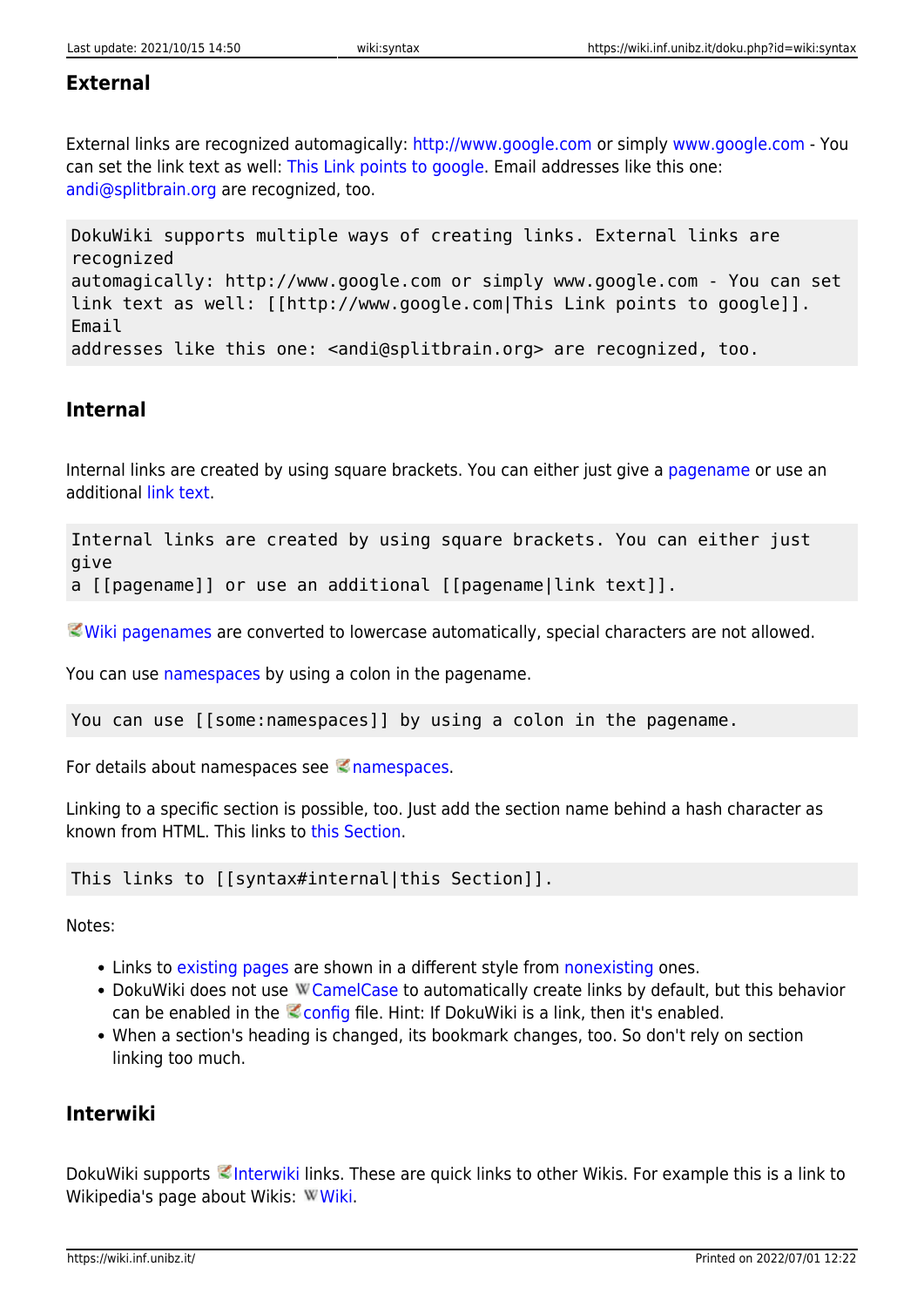DokuWiki supports [[doku>Interwiki]] links. These are quick links to other Wikis. For example this is a link to Wikipedia's page about Wikis: [[wp>Wiki]].

#### **Windows Shares**

Windows shares like [this](#page--1-0) are recognized, too. Please note that these only make sense in a homogeneous user group like a corporate W[Intranet](https://en.wikipedia.org/wiki/Intranet).

Windows Shares like [[\\server\share|this]] are recognized, too.

Notes:

- For security reasons direct browsing of windows shares only works in Microsoft Internet Explorer per default (and only in the "local zone").
- For Mozilla and Firefox it can be enabled through different workaround mentioned in the [Mozilla](http://kb.mozillazine.org/Links_to_local_pages_do_not_work) [Knowledge Base](http://kb.mozillazine.org/Links_to_local_pages_do_not_work). However, there will still be a JavaScript warning about trying to open a Windows Share. To remove this warning (for all users), put the following line in  $conf/l$ ang/en/lang.php (more details at  $\leq$  [localization\)](https://www.dokuwiki.org/localization#changing_some_localized_texts_and_strings_in_your_installation):

[conf/lang/en/lang.php](https://wiki.inf.unibz.it/doku.php?do=export_code&id=wiki:syntax&codeblock=0)

```
<?php
/**
  * Customization of the english language file
  * Copy only the strings that needs to be modified
 */
$lang['js']['nosmblinks'] = '';
```
#### <span id="page-2-0"></span>**Image Links**

You can also use an image to link to another internal or external page by combining the syntax for links and [images](#page--1-0) (see below) like this:

[[http://php.net|{{wiki:dokuwiki-128.png}}]]



Please note: The image formatting is the only formatting syntax accepted in link names.

The whole [image](#page--1-0) and [link](#page-0-1) syntax is supported (including image resizing, internal and external images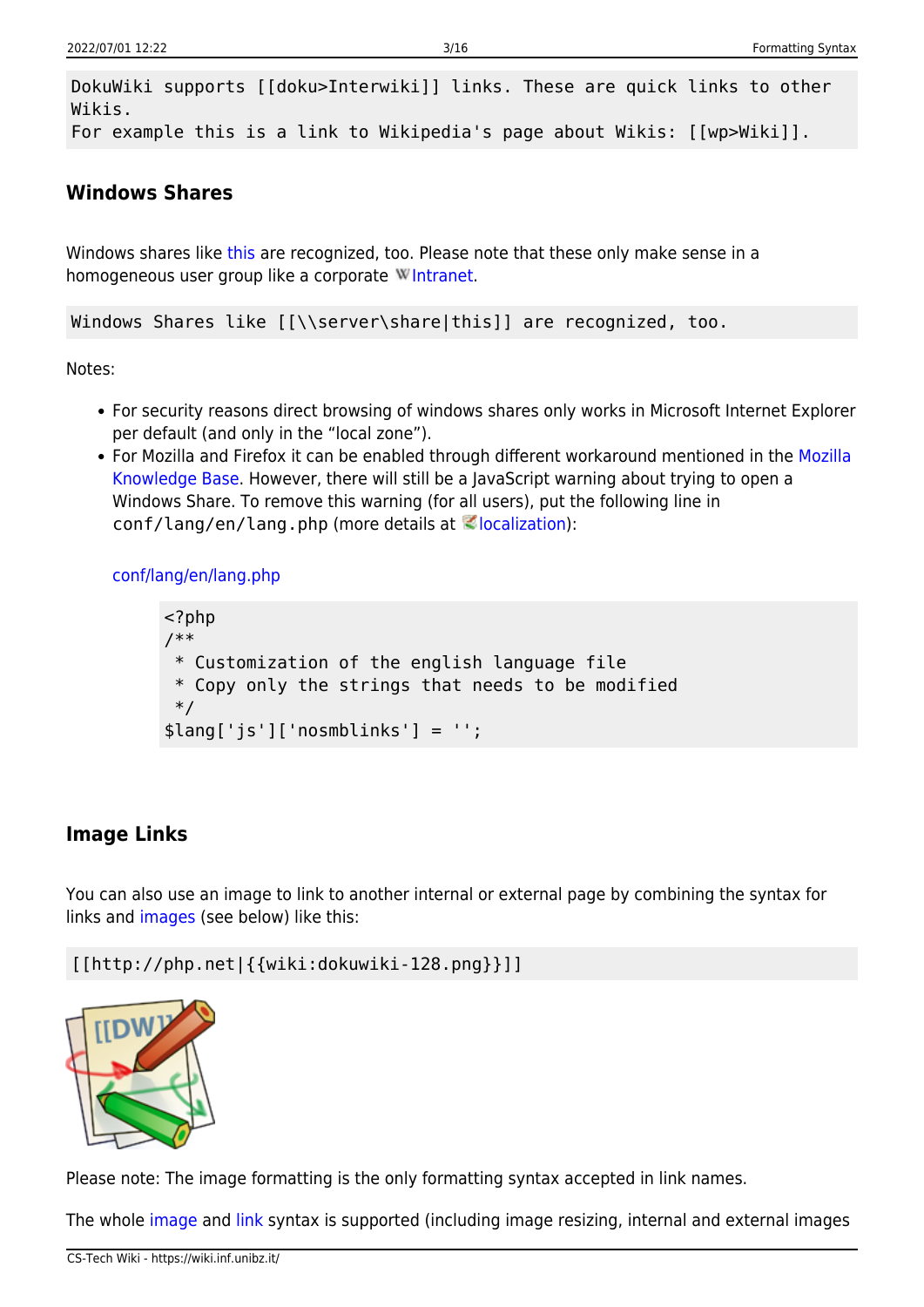and URLs and interwiki links).

## **Footnotes**

You can add footnotes  $1$ <sup>1</sup> by using double parentheses.

You can add footnotes ((This is a footnote)) by using double parentheses.

# **Sectioning**

You can use up to five different levels of headlines to structure your content. If you have more than three headlines, a table of contents is generated automatically – this can be disabled by including the string ~~NOTOC~~ in the document.

### **Headline Level 3**

### **Headline Level 4**

**Headline Level 5**

```
== Headline Level 3 ==== Headline Level 4 ==== Headline Level 5 ==
```
By using four or more dashes, you can make a horizontal line:

# **Media Files**

You can include external and internal *images*, videos and audio files with curly brackets. Optionally you can specify the size of them.

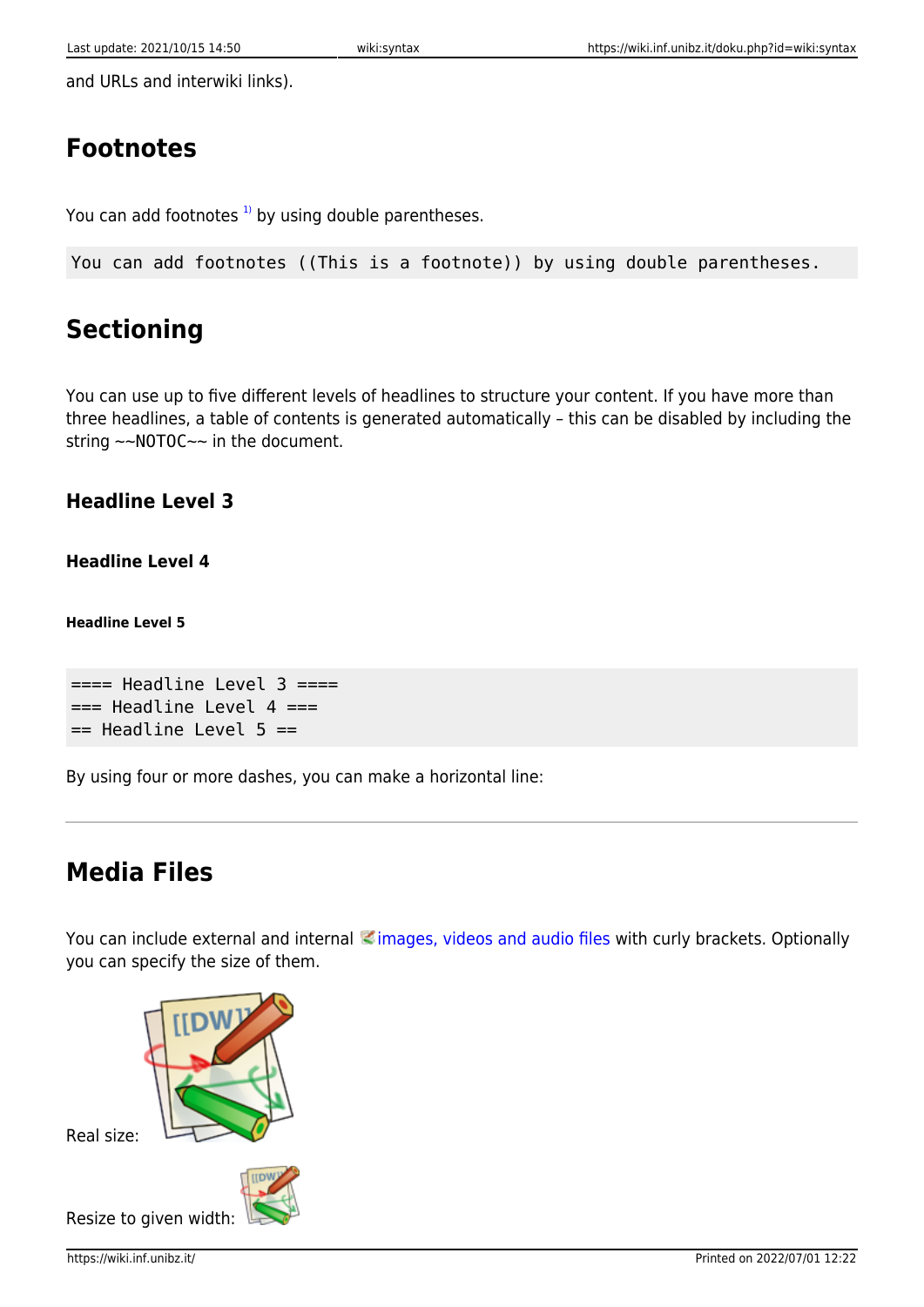

By using left or right whitespaces you can choose the alignment.







{{ wiki:dokuwiki-128.png}} {{wiki:dokuwiki-128.png }} {{ wiki:dokuwiki-128.png }}

Of course, you can add a title (displayed as a tooltip by most browsers), too.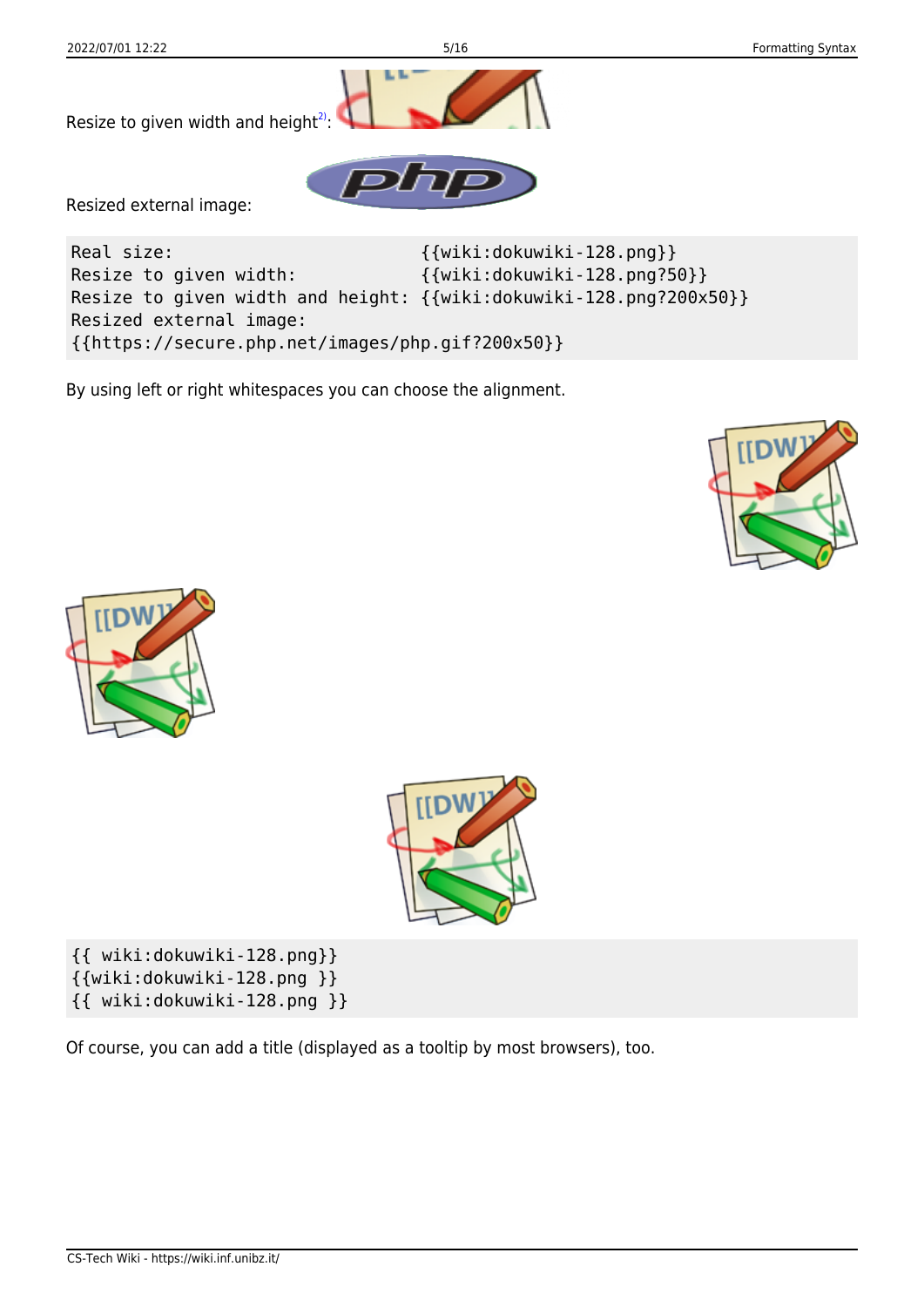

```
{{ wiki:dokuwiki-128.png |This is the caption}}
```
For linking an image to another page see [Image Links](#page-2-0) above.

### **Supported Media Formats**

DokuWiki can embed the following media formats directly.

|            | lmagegif, jpg, png               |
|------------|----------------------------------|
|            | $ $ Video $ $ webm, ogv, mp4 $ $ |
|            | Audio  ogg, mp3, wav             |
| Flash  swf |                                  |

If you specify a filename that is not a supported media format, then it will be displayed as a link instead.

By adding ?linkonly you provide a link to the media without displaying it inline

```
{{wiki:dokuwiki-128.png?linkonly}}
```
[dokuwiki-128.png](https://wiki.inf.unibz.it/lib/exe/fetch.php?media=wiki:dokuwiki-128.png) This is just a link to the image.

#### **Fallback Formats**

Unfortunately not all browsers understand all video and audio formats. To mitigate the problem, you can upload your file in different formats for maximum browser compatibility.

For example consider this embedded mp4 video:

{{video.mp4|A funny video}}

When you upload a video.webm and video.ogv next to the referenced video.mp4, DokuWiki will automatically add them as alternatives so that one of the three files is understood by your browser.

Additionally DokuWiki supports a "poster" image which will be shown before the video has started. That image needs to have the same filename as the video and be either a jpg or png file. In the example above a video. jpg file would work.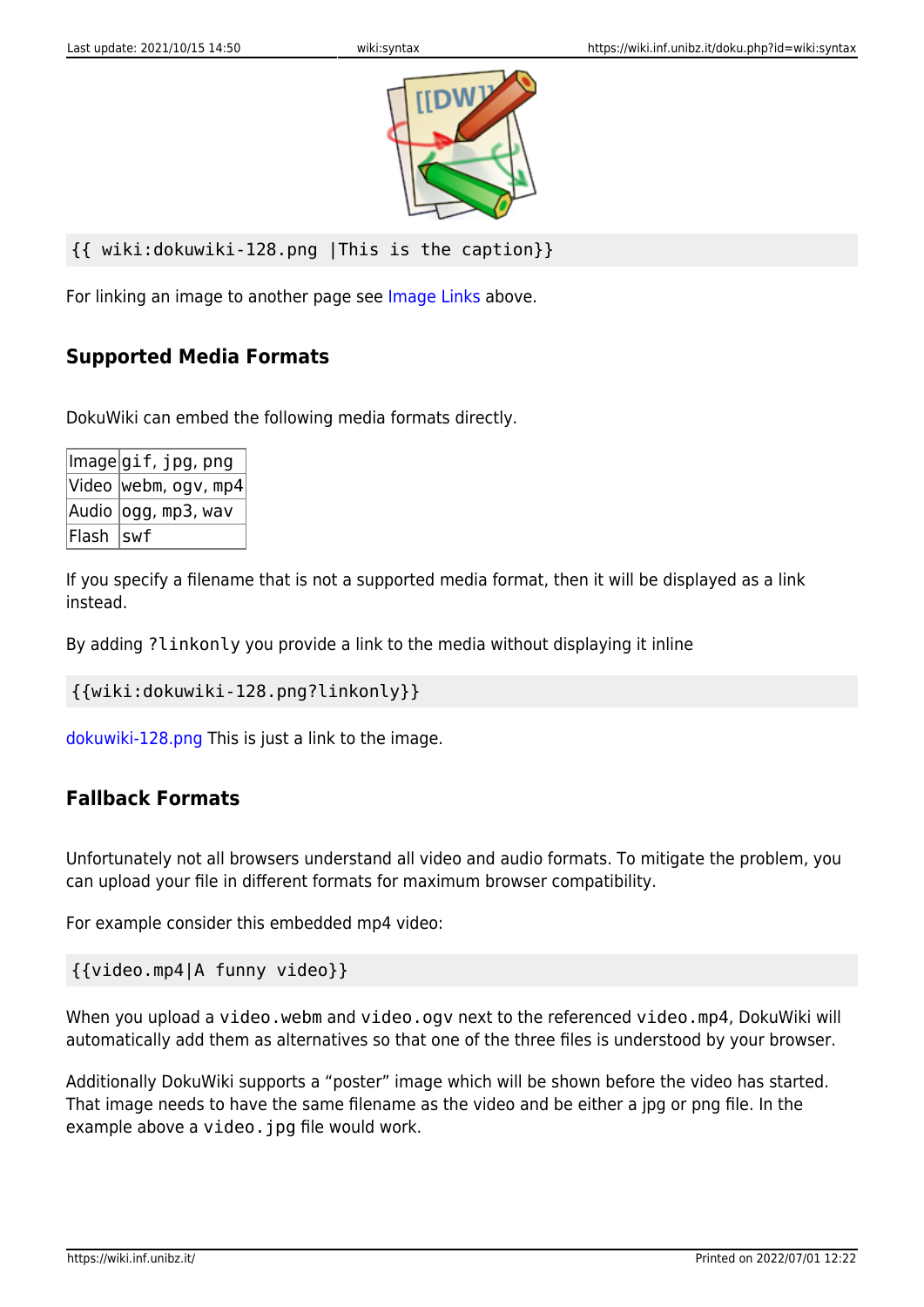### **Lists**

Dokuwiki supports ordered and unordered lists. To create a list item, indent your text by two spaces and use a \* for unordered lists or a - for ordered ones.

- This is a list
- The second item
	- You may have different levels
- Another item
- 1. The same list but ordered
- 2. Another item
	- 1. Just use indention for deeper levels
- 3. That's it
- \* This is a list
- \* The second item
	- \* You may have different levels
- \* Another item
- The same list but ordered
- Another item
	- Just use indention for deeper levels
- That's it

Also take a look at the  $\leq$  [FAQ on list items.](https://www.dokuwiki.org/faq%3Alists)

### **Text Conversions**

DokuWiki can convert certain pre-defined characters or strings into images or other text or HTML.

The text to image conversion is mainly done for smileys. And the text to HTML conversion is used for typography replacements, but can be configured to use other HTML as well.

### **Text to Image Conversions**

DokuWiki converts commonly used Wemoticons to their graphical equivalents. Those [Smileys](https://www.dokuwiki.org/Smileys) and other images can be configured and extended. Here is an overview of Smileys included in DokuWiki:

- $\cdot$   $\bullet$  8-)  $\cdot$   $\circledcirc$  8-O  $\cdot$   $\circ$   $\cdot$  ( :-)  $\cdot \circledast$  =)  $\cdot$  0  $\cdot$  /
- $\cdot$  0  $\cdot$
- $\cdot$  0  $\cdot$  ?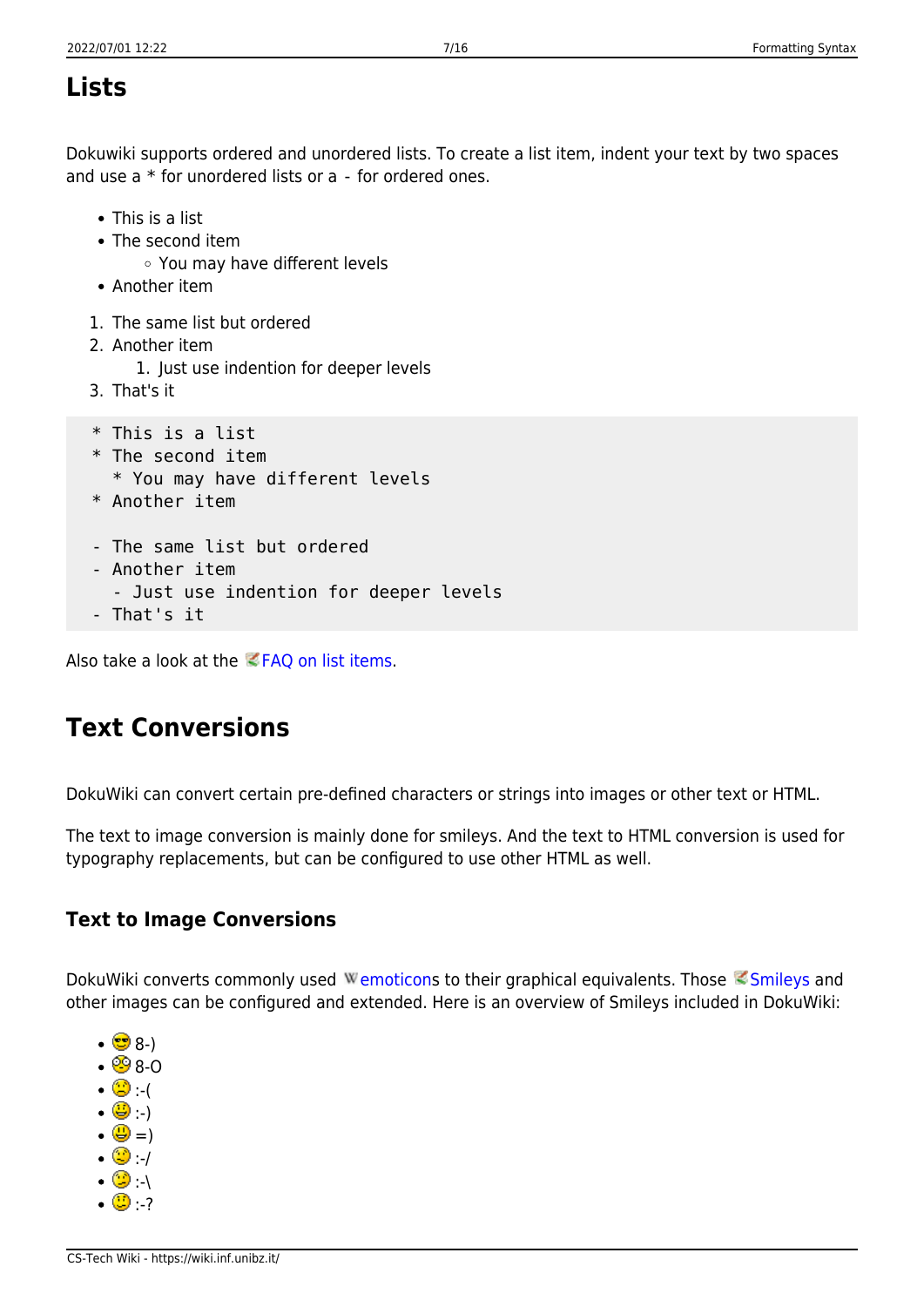- $\cdot \Theta \cdot D$  $\cdot\mathbf{\odot}\cdot\mathbf{P}$  $\cdot$  0  $\cdot$   $\circ$   $\cdot$   $\times$  $\cdot$  0  $\cdot$  1  $\cdot \circledcirc$  ; )  $\cdot$   $\circledcirc$  ^ ^  $\cdot$  2:  $\cdot \circ$
- $\cdot$  O LOL
- $\bullet$   $\circledast$  Fix Me! FIXME
- <mark>fidelete!</mark> DELETEME

#### **Text to HTML Conversions**

Typography: [DokuWiki](https://wiki.inf.unibz.it/doku.php?id=wiki:dokuwiki) can convert simple text characters to their typographically correct entities. Here is an example of recognized characters.

 $\rightarrow \leftarrow \leftrightarrow \Rightarrow \leftarrow \Rightarrow \ast \leftarrow -640 \times 480$  © <sup>™</sup> ® "He thought 'It's a man's world'..."

```
\rightarrow <- <-> => <= <=> >> << -- --- 640x480 (c) (tm) (r)
"He thought 'It's a man's world'..."
```
The same can be done to produce any kind of HTML, it just needs to be added to the  $\leq$  [pattern file](https://www.dokuwiki.org/entities).

There are three exceptions which do not come from that pattern file: multiplication entity (640×480), 'single' and "double quotes". They can be turned off through a  $\leq$  [config option](https://www.dokuwiki.org/config%3Atypography).

### **Quoting**

Some times you want to mark some text to show it's a reply or comment. You can use the following syntax:

```
I think we should do it
> No we shouldn't
>> Well, I say we should
> Really?
>> Yes!
>>> Then lets do it!
I think we should do it
```
No we shouldn't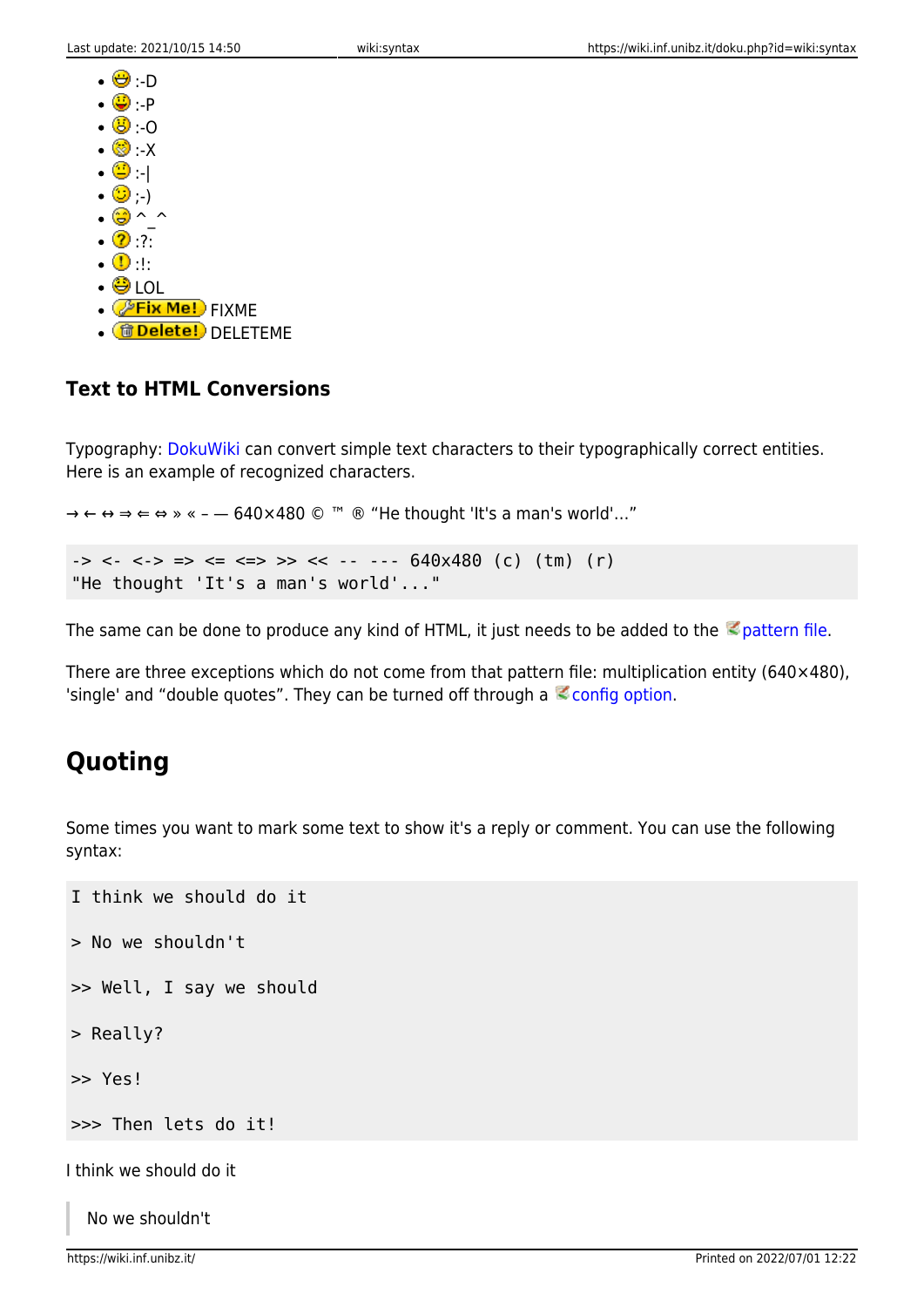| Well, I say we should |
|-----------------------|
| Really?               |
| Yes!                  |
| Then lets do it!      |

### **Tables**

DokuWiki supports a simple syntax to create tables.

| Heading $1$ Heading 2 |                             | <b>Heading 3</b>                                  |
|-----------------------|-----------------------------|---------------------------------------------------|
|                       | $Row 1$ Col $1$ Row 1 Col 2 | Row 1 Col 3                                       |
|                       |                             | Row 2 Col $1$ some colspan (note the double pipe) |
|                       | Row 3 Col $1$ Row 3 Col 2   | Row 3 Col 3                                       |

Table rows have to start and end with a  $\parallel$  for normal rows or a  $\hat{ }$  for headers.

| $^{\wedge}$ Heading 1 | $\hat{ }$ Heading 2 | $^{\circ}$ Heading 3                | ⌒ |
|-----------------------|---------------------|-------------------------------------|---|
| Row 1 Col 1           | Row 1 Col 2         | $\vert$ Row 1 Col 3                 |   |
| Row 2 Col 1           |                     | some colspan (note the double pipe) |   |
| Row 3 Col 1           | $\vert$ Row 3 Col 2 | Row 3 Col 3                         |   |

To connect cells horizontally, just make the next cell completely empty as shown above. Be sure to have always the same amount of cell separators!

Vertical tableheaders are possible, too.

| Heading 1                             | Heading $2 $ |
|---------------------------------------|--------------|
| Heading 3 Row 1 Col 2                 | Row 1 Col 3  |
| <b>Heading 4</b> no colspan this time |              |
| Heading 5 Row 2 Col 2                 | Row 2 Col 3  |

As you can see, it's the cell separator before a cell which decides about the formatting:

|                      | $\hat{}$ Heading 1   | $\hat{}$ Heading 2 | $\lambda$ |  |
|----------------------|----------------------|--------------------|-----------|--|
| $\hat{}$ Heading 3   | Row 1 Col 2          | Row 1 Col 3        |           |  |
| $^{\circ}$ Heading 4 | no colspan this time |                    |           |  |
| $\hat{}$ Heading 5   | Row 2 Col 2          | Row 2 Col 3        |           |  |

You can have rowspans (vertically connected cells) by adding ::: into the cells below the one to which they should connect.

| Heading $1$ Heading 2       |                                                    | Heading $3 $ |
|-----------------------------|----------------------------------------------------|--------------|
| $\vert$ Row 1 Col 1 $\vert$ |                                                    | Row 1 Col 3  |
|                             | Row 2 Col 1 this cell spans vertically Row 2 Col 3 |              |
| Row 3 Col 1                 |                                                    | Row 2 Col 3  |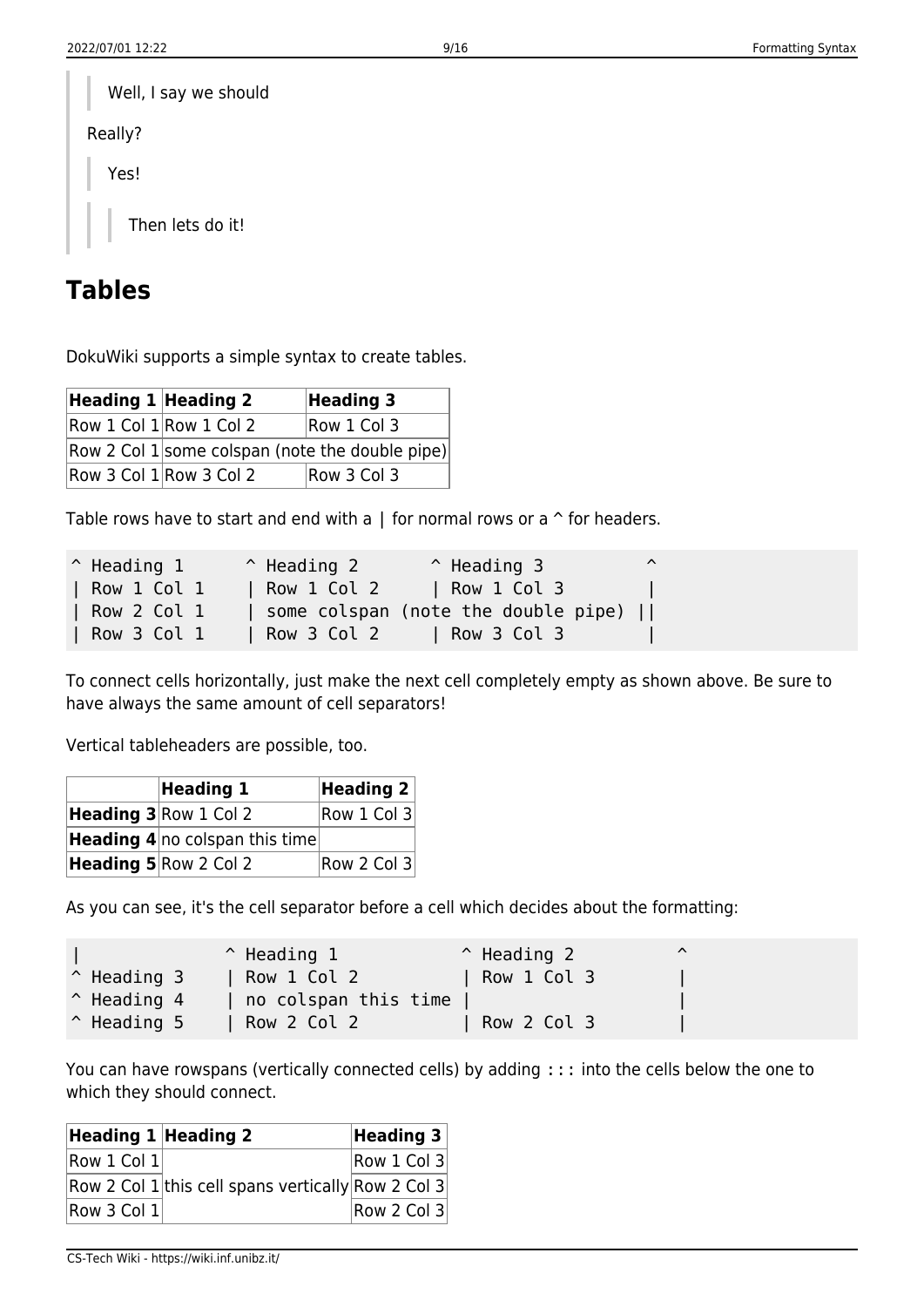Apart from the rowspan syntax those cells should not contain anything else.

| $^{\circ}$ Heading 1 | $\hat{ }$ Heading 2                      | $^{\circ}$ Heading 3 | $\lambda$ |
|----------------------|------------------------------------------|----------------------|-----------|
| Row 1 Col 1          | this cell spans vertically   Row 1 Col 3 |                      |           |
| Row 2 Col 1          | .                                        | Row 2 Col 3          |           |
| Row 3 Col 1          | .                                        | Row 2 Col 3          |           |

You can align the table contents, too. Just add at least two whitespaces at the opposite end of your text: Add two spaces on the left to align right, two spaces on the right to align left and two spaces at least at both ends for centered text.

| <b>Table with alignment</b> |       |        |  |  |
|-----------------------------|-------|--------|--|--|
| right<br>center<br>lleft    |       |        |  |  |
| lleft l                     | right | center |  |  |
|                             |       |        |  |  |

This is how it looks in the source:

| $\lambda$ |       | Table with alignment | $\lambda \lambda \lambda$ |
|-----------|-------|----------------------|---------------------------|
|           | right | center  left         |                           |
| lleft     |       | right  center        |                           |
|           |       |                      |                           |

Note: Vertical alignment is not supported.

## **No Formatting**

If you need to display text exactly like it is typed (without any formatting), enclose the area either with <nowiki> tags or even simpler, with double percent signs  $%$ .

This is some text which contains addresses like this: http://www.splitbrain.org and \*\*formatting\*\*, but nothing is done with it. The same is true for  $//$  this text// with a smiley  $;-$ ).

```
<nowiki>
This is some text which contains addresses like this:
http://www.splitbrain.org and **formatting**, but nothing is done with it.
</nowiki>
The same is true for \frac{1}{2} this text// with a smiley ;-) \frac{1}{2}.
```
### **Code Blocks**

You can include code blocks into your documents by either indenting them by at least two spaces (like used for the previous examples) or by using the tags <code> or <file>.

This is text is indented by two spaces.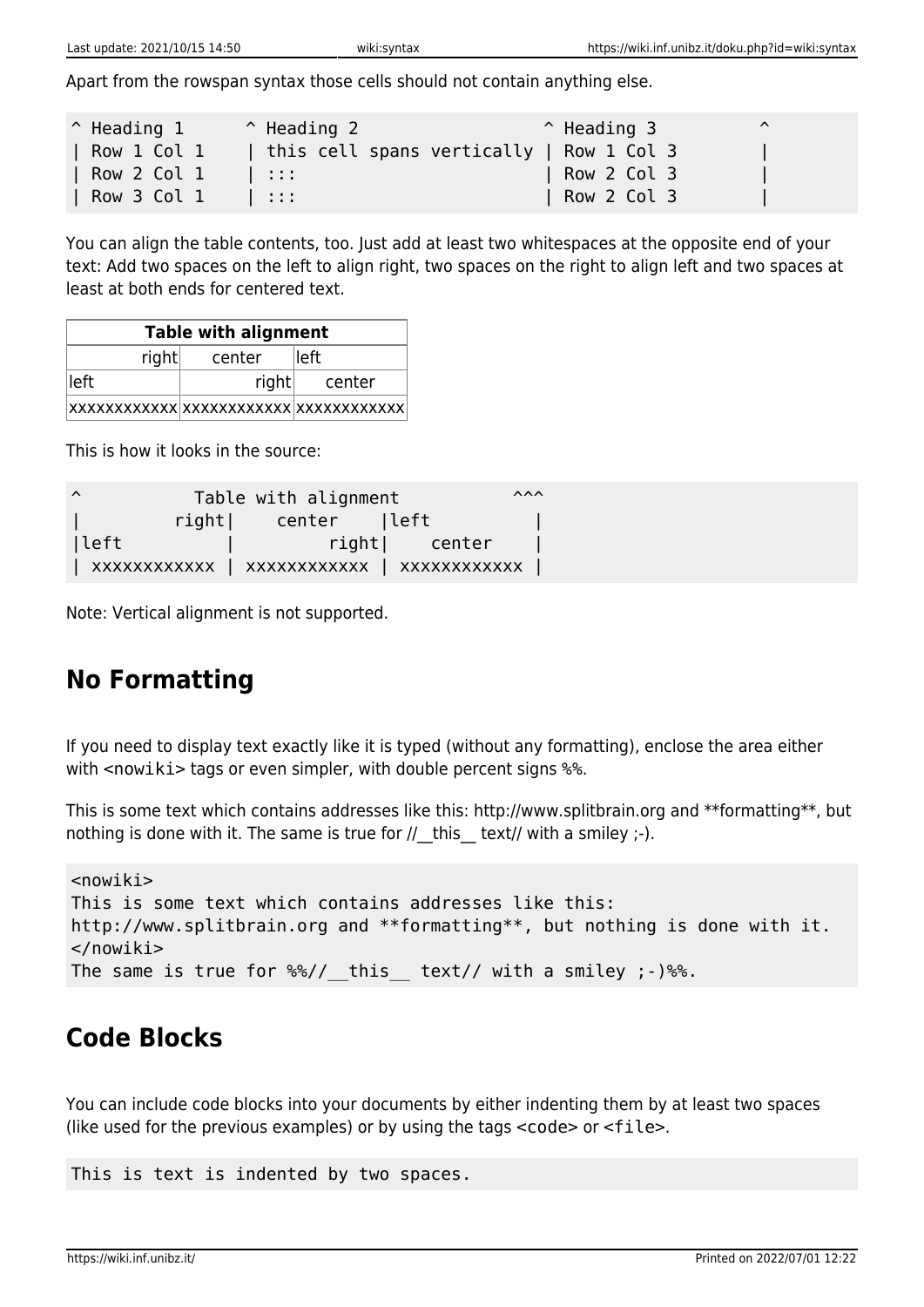This is preformatted code all spaces are preserved: like  $\leq$ -this

This is pretty much the same, but you could use it to show that you quoted a file.

Those blocks were created by this source:

This is text is indented by two spaces.

<code></code> This is preformatted code all spaces are preserved: like  $\leq$ -this  $<$ / $code>$ 

<file> This is pretty much the same, but you could use it to show that you quoted a file. </file>

#### **Syntax Highlighting**

[DokuWiki](https://wiki.inf.unibz.it/doku.php?id=wiki:dokuwiki) can highlight sourcecode, which makes it easier to read. It uses the [GeSHi](http://qbnz.com/highlighter/) Generic Syntax Highlighter – so any language supported by GeSHi is supported. The syntax uses the same code and file blocks described in the previous section, but this time the name of the language syntax to be highlighted is included inside the tag, e.g. <code java> or <file java>.

```
/**
 * The HelloWorldApp class implements an application that
 * simply displays "Hello World!" to the standard output.
 */
class HelloWorldApp {
     public static void main(String[] args) {
         System.out.println("Hello World!"); //Display the string.
     }
}
```
The following language strings are currently recognized: 4cs 6502acme 6502kickass 6502tasm 68000devpac abap actionscript3 actionscript ada aimms algol68 apache applescript apt\_sources arm asm asp asymptote autoconf autohotkey autoit avisynth awk bascomavr bash basic4gl batch bf biblatex bibtex blitzbasic bnf boo caddcl cadlisp ceylon cfdg cfm chaiscript chapel cil c\_loadrunner clojure c\_mac cmake cobol coffeescript c cpp cpp-qt cpp-winapi csharp css cuesheet c\_winapi dart dcl dcpu16 dcs delphi diff div dos dot d ecmascript eiffel email epc e erlang euphoria ezt f1 falcon fo fortran freebasic freeswitch fsharp gambas gdb genero genie gettext glsl gml gnuplot go groovy gwbasic haskell haxe hicest hq9plus html html4strict html5 icon idl ini inno intercal io ispfpanel java5 java javascript jcl j jquery julia kixtart klonec klonecpp kotlin latex lb ldif lisp llvm locobasic logtalk lolcode lotusformulas lotusscript lscript lsl2 lua m68k magiksf make mapbasic mathematica matlab mercury metapost mirc mk-61 mmix modula2 modula3 mpasm mxml mysql nagios netrexx newlisp nginx nimrod nsis oberon2 objc objeck ocaml-brief ocaml octave oobas oorexx oracle11 oracle8 oxygene oz parasail parigp pascal pcre perl6 perl per pf phix php-brief php pic16 pike pixelbender pli plsql postgresql postscript povray powerbuilder powershell proftpd progress prolog properties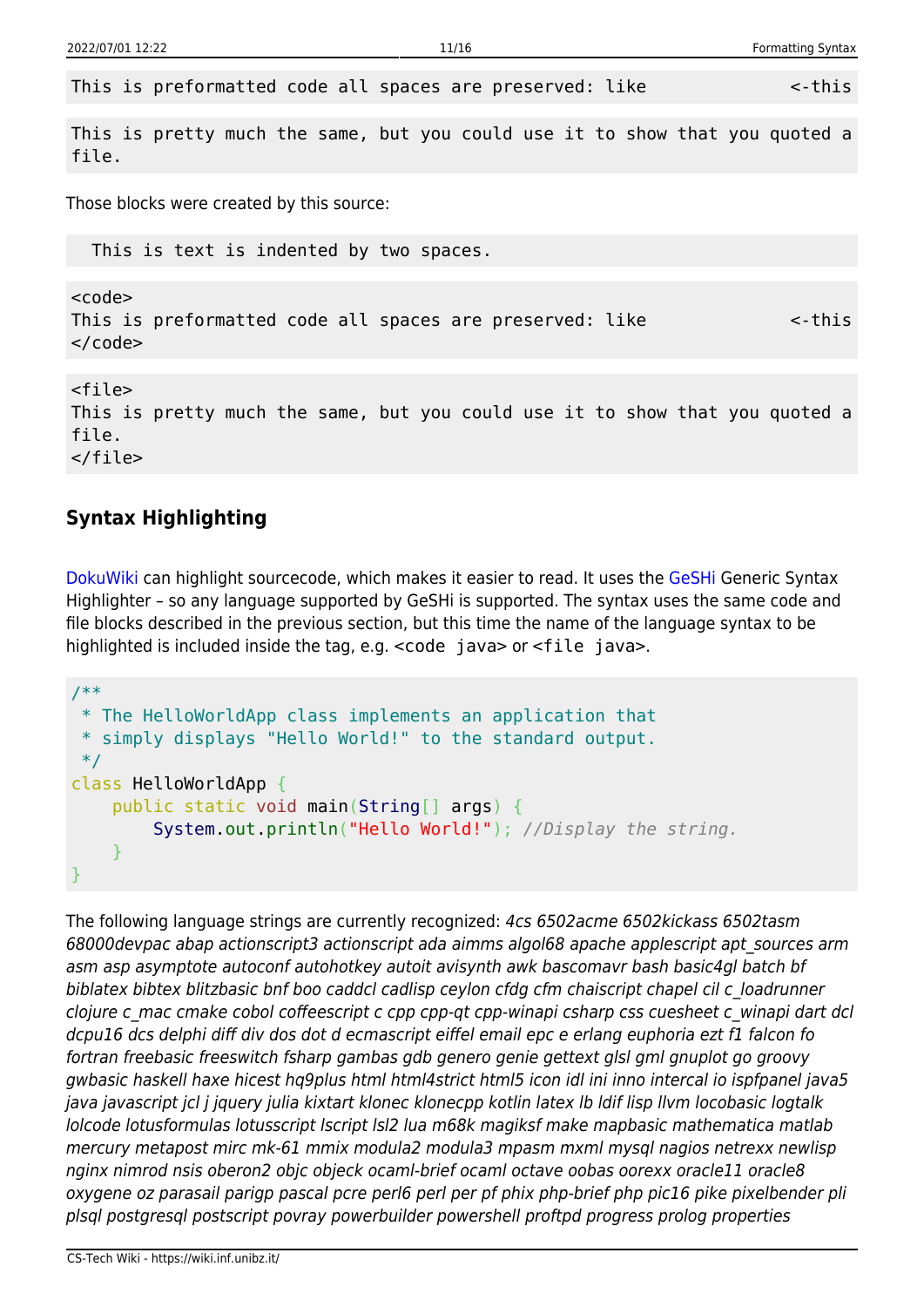providex purebasic pycon pys60 python qbasic qml q racket rails rbs rebol reg rexx robots roff rpmspec rsplus ruby rust sas sass scala scheme scilab scl sdlbasic smalltalk smarty spark sparql sql sshconfig standardml stonescript swift systemverilog tclegg tcl teraterm texgraph text thinbasic tsql twig typoscript unicon upc urbi uscript vala vbnet vb vbscript vedit verilog vhdl vim visualfoxpro visualprolog whitespace whois winbatch wolfram xbasic xml xojo xorg\_conf xpp yaml z80 zxbasic

There are additional  $\triangle$  [advanced options](https://www.dokuwiki.org/syntax_highlighting) available for syntax highlighting, such as highlighting lines or adding line numbers.

#### **Downloadable Code Blocks**

When you use the <code> or <file> syntax as above, you might want to make the shown code available for download as well. You can do this by specifying a file name after language code like this:

```
<file php myexample.php>
<?php echo "hello world!"; ?>
</file>
```
[myexample.php](https://wiki.inf.unibz.it/doku.php?do=export_code&id=wiki:syntax&codeblock=8)

```
<?php echo "hello world!"; ?>
```
If you don't want any highlighting but want a downloadable file, specify a dash (-) as the language code: <code - myfile.foo>.

### **Embedding HTML and PHP**

You can embed raw HTML or PHP code into your documents by using the <html> or <php> tags. (Use uppercase tags if you need to enclose block level elements.)

HTML example:

```
<html>
This is some <span style="color:red;font-size:150%;">inline HTML</span>
</html>
<HTML>
<p style="border:2px dashed red;">And this is some block HTML</p>
</HTML>
```
This is some inline HTML

And this is some block HTML

PHP example:

 $<$ php $>$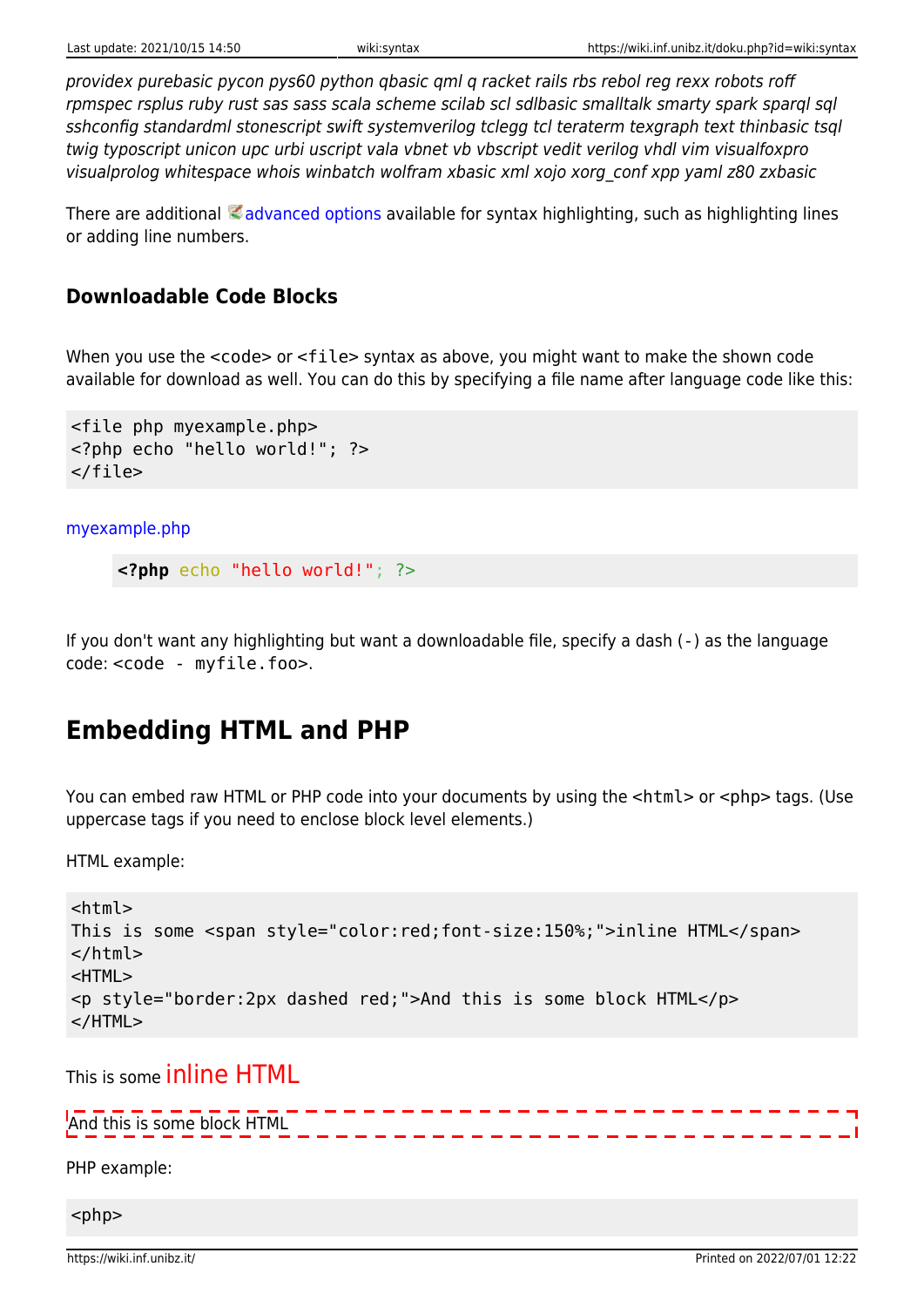```
echo 'The PHP version: ';
echo phpversion();
echo ' (generated inline HTML)';
</php><PHP>
echo '<table class="inline"><tr><td>The same, but inside a block level
element:</td>';
echo '<td>'.phpversion().'</td>';
echo '</tr></table>';
</PHP>
```

```
echo 'The PHP version: '; echo phpversion(); echo ' (inline HTML)';
```

```
echo '<table class="inline"><tr><td>The same, but inside a block level
element:</td>';
.phpversion().'</td>';
echo '</tr></table>';
```
**Please Note**: HTML and PHP embedding is disabled by default in the configuration. If disabled, the code is displayed instead of executed.

### **RSS/ATOM Feed Aggregation**

[DokuWiki](https://wiki.inf.unibz.it/doku.php?id=wiki:dokuwiki) can integrate data from external XML feeds. For parsing the XML feeds, [SimplePie](http://simplepie.org/) is used. All formats understood by SimplePie can be used in DokuWiki as well. You can influence the rendering by multiple additional space separated parameters:

|             | <b>Parameter Description</b>                                                            |
|-------------|-----------------------------------------------------------------------------------------|
|             | any number will be used as maximum number items to show, defaults to 8                  |
| reverse     | display the last items in the feed first                                                |
| author      | show item authors names                                                                 |
| date        | show item dates                                                                         |
| description | show the item description. If $\blacksquare$ HTML is disabled all tags will be stripped |
| nosort      | do not sort the items in the feed                                                       |
| $ n[$ dhm]  | refresh period, where $d =$ days, h=hours, m=minutes. (e.g. $12h = 12$ hours).          |

The refresh period defaults to 4 hours. Any value below 10 minutes will be treated as 10 minutes. [DokuWiki](https://wiki.inf.unibz.it/doku.php?id=wiki:dokuwiki) will generally try to supply a cached version of a page, obviously this is inappropriate when the page contains dynamic external content. The parameter tells [DokuWiki](https://wiki.inf.unibz.it/doku.php?id=wiki:dokuwiki) to re-render the page if it is more than refresh period since the page was last rendered.

By default the feed will be sorted by date, newest items first. You can sort it by oldest first using the reverse parameter, or display the feed as is with nosort.

#### **Example:**

{{rss>http://slashdot.org/index.rss 5 author date 1h }}

• [IEA: Global Nuclear Power Capacity Must Double By 2050 To Reach Net-Zero Emissions](https://hardware.slashdot.org/story/22/06/30/2236252/iea-global-nuclear-power-capacity-must-double-by-2050-to-reach-net-zero-emissions?utm_source=rss1.0mainlinkanon&utm_medium=feed) by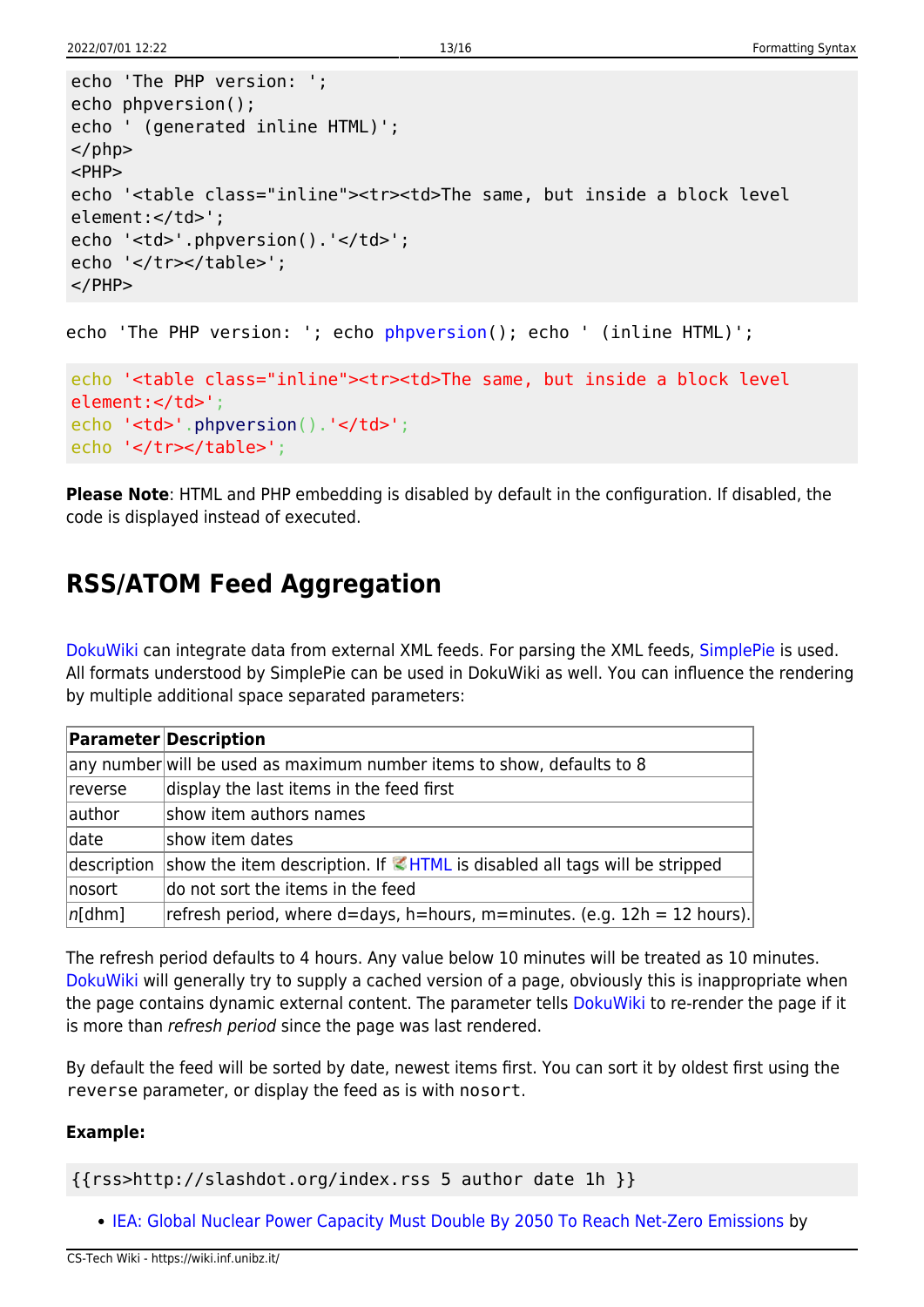BeauHD (2022/07/01 12:00)

- [FCC Authorizes SpaceX To Provide Starlink Internet Service To Vehicles In Motion](https://tech.slashdot.org/story/22/06/30/226202/fcc-authorizes-spacex-to-provide-starlink-internet-service-to-vehicles-in-motion?utm_source=rss1.0mainlinkanon&utm_medium=feed) by BeauHD (2022/07/01 09:00)
- ['We Asked GPT-3 To Write an Academic Paper About Itself -- Then We Tried To Get It Published'](https://science.slashdot.org/story/22/06/30/2157210/we-asked-gpt-3-to-write-an-academic-paper-about-itself----then-we-tried-to-get-it-published?utm_source=rss1.0mainlinkanon&utm_medium=feed) by BeauHD (2022/07/01 05:30)
- [MIT Engineers Design Engine That Converts Heat To Electricity With Over 40% Efficiency](https://hardware.slashdot.org/story/22/06/30/2146218/mit-engineers-design-engine-that-converts-heat-to-electricity-with-over-40-efficiency?utm_source=rss1.0mainlinkanon&utm_medium=feed) by BeauHD (2022/07/01 04:02)
- [Google Launches Advanced API Security To Protect APIs From Growing Threats](https://tech.slashdot.org/story/22/06/30/2115237/google-launches-advanced-api-security-to-protect-apis-from-growing-threats?utm_source=rss1.0mainlinkanon&utm_medium=feed) by BeauHD (2022/07/01 03:25)

### **Control Macros**

Some syntax influences how DokuWiki renders a page without creating any output it self. The following control macros are availble:

| <b>Macro</b>    | <b>Description</b>                                                                                                                                                                                                                  |
|-----------------|-------------------------------------------------------------------------------------------------------------------------------------------------------------------------------------------------------------------------------------|
| $\sim$ -NOTOC~~ | If this macro is found on the page, no table of contents will be created                                                                                                                                                            |
|                 | DokuWiki caches all output by default. Sometimes this might not be wanted (eg.<br>$\sim$ NOCACHE $\sim$ $\sim$ when the $\lt$ php> syntax above is used), adding this macro will force DokuWiki to<br>rerender a page on every call |

## **Syntax Plugins**

DokuWiki's syntax can be extended by  $\leq$  [Plugins.](https://www.dokuwiki.org/plugins) How the installed plugins are used is described on their appropriate description pages. The following syntax plugins are available in this particular DokuWiki installation:

- [Blog](https://www.dokuwiki.org/plugin:blog) 2020-09-19 by [Michael Hamann, Michael Klier, Gina Haeussge](mailto:michael@content-space.de) Use DokuWiki as blogging tool. (previous authors: Esther Brunner)
- [Bookcreator Plugin](https://www.dokuwiki.org/plugin:bookcreator) 2021-03-30 by [Gerrit Uitslag \(previous: Luigi Micco\)](mailto:klapinklapin@gmail.com) Allow to make a book (PDF, ODT, HTML or text) from selected pages
- [Box Plugin](http://dokuwiki.org/plugin:box) 2016-02-17 by [Christopher Smith](mailto:chris@jalakai.co.uk) Boxes with titles, colour and rounded corners. Syntax: <box width class colours|title> ...  $\lt$ /box|caption> width, class, colours title & caption are optional. The title can include some wiki markup, the box contents can include almost any wiki markup.
- [Bureaucracy Plugin](https://www.dokuwiki.org/plugin:bureaucracy) 2022-01-24 by [Andreas Gohr](mailto:andi@splitbrain.org) Create forms and generate pages or emails from them
- [Cloud Plugin](http://www.dokuwiki.org/plugin:cloud) 2020-09-27 by [Michael Hamann, Michael Klier, Gina Haeussge](mailto:michael@content-space.de) Displays the most used words in a word cloud.
- [color syntax plugin](https://www.dokuwiki.org/plugin:color) 2018-10-12 by [Harald Hanche-Olsen](mailto:harald.hanche-olsen@ntnu.no) Write colored text in DokuWiki.
- [CSV Plugin](http://www.dokuwiki.org/plugin:csv) 2022-01-03 by [Andreas Gohr](mailto:dokuwiki@cosmocode.de) Displays a CSV file, or inline CSV data, as a table
- [Structured Data Plugin](https://www.dokuwiki.org/plugin:data) 2020-11-18 by [Andreas Gohr](mailto:andi@splitbrain.org) Add and query structured data in your wiki
- [discussion plugin](https://dokuwiki.org/plugin:discussion) 2020-09-24 by [Michael Hamann, Gerrit Uitslag, Gina Häussge, Christopher](mailto:michael@content-space.de) [Smith, Michael Klier, Esther Brunner, Matthias Schulte](mailto:michael@content-space.de) Provides discussion funtionality for wiki pages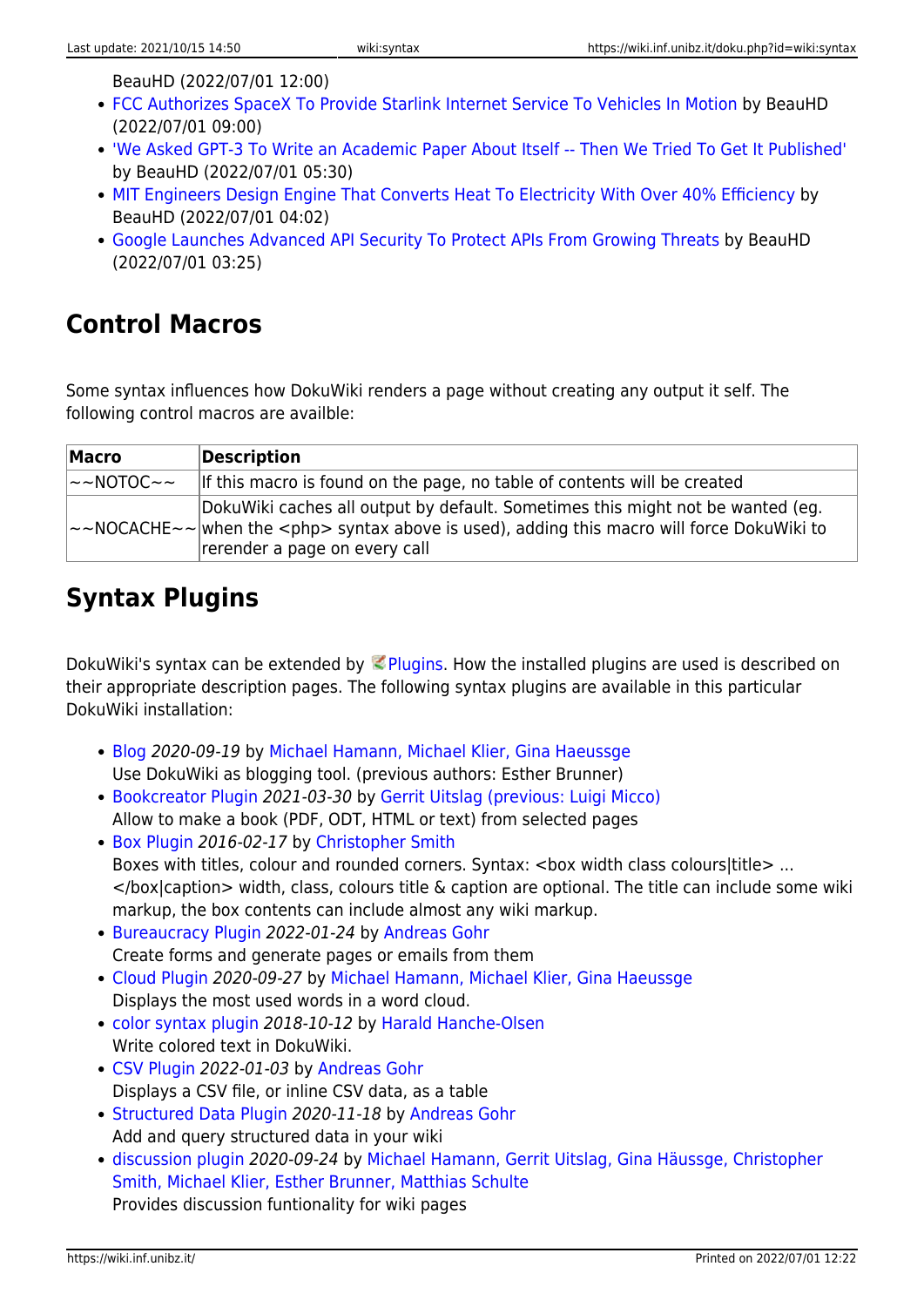- [dtable](http://www.dokuwiki.org/plugin:dtable) 2021-03-28 by [Szymon Olewniczak](mailto:solewniczak@rid.pl) Edit wiki tables directly on the page, using contextmenu.
- [Dw2Pdf plugin](https://www.dokuwiki.org/plugin:dw2pdf) 2021-07-22 by [Andreas Gohr and Luigi Micco](mailto:l.micco@tiscali.it) DokuWiki to PDF converter
- [Feed Plugin](https://www.dokuwiki.org/plugin:feed) 2020-10-26 by [Michael Klier, Gina Haeussge](mailto:dokuwiki@chimeric.de) Generates feeds for other plugins
- [ifauthex plugin](https://git.mittelab.org/proj/ifauthex-dokuwiki-plugin) 2020-04-13 by [Pietro Saccardi](mailto:lizardm4@gmail.com) Toggle DokuWiki page content based on users and groups with arbitrary boolean expressions.
- [include plugin](http://dokuwiki.org/plugin:include) 2022-01-23 by [Michael Hamann, Gina Häussge, Christopher Smith, Michael Klier,](mailto:michael@content-space.de) [Esther Brunner](mailto:michael@content-space.de)

Functions to include another page in a wiki page

- [Info Plugin](http://dokuwiki.org/plugin:info) 2020-06-04 by [Andreas Gohr](mailto:andi@splitbrain.org) Displays information about various DokuWiki internals
- [nosidebar plugin](http://dokuwiki.org/plugin:nosidebar) 2013-07-14 by [Matthias Schulte](mailto:dokuwiki@lupo49.de) Disables DokuWikis internal sidebar for individual pages
- [Note Plugin](https://www.dokuwiki.org/plugin:note) 2020-06-28 by [Olivier Cortès, Eric Hameleers, Christopher Smith, Aurélien Bompard,](mailto:olive@deep-ocean.net) [LarsDW223](mailto:olive@deep-ocean.net)

Add Note/Important/Tip/Warning Capability (DIV+CSS box)

[orphanswanted plugin](http://dokuwiki.org/plugin:orphanswanted) 2017-06-25 by [Doug Edmunds, Cyrille37, Federico Ariel Castagnini, Andy](mailto:dokuwiki@lupo49.de) [Webber, Matthias Schulte](mailto:dokuwiki@lupo49.de)

Display Orphans, Wanteds and Valid link tables

- [Pagelist Plugin](http://www.dokuwiki.org/plugin:pagelist) 2020-09-27 by [Matthias Schulte, Michael Hamann, Michael Klier, Gina Haeussge](mailto:michael@content-space.de) Lists pages in a nice formatted way
- [Poll Plugin](http://dokuwiki.org/plugin:poll) 2016-04-25 by [Gina Häußge, Michael Klier, Esther Brunner](mailto:dokuwiki@chimeric.de) Allows to create simple polls
- OR Code 2019-12-08 by [Daniel Pätzold](mailto:obel1x@web.de) Display QR Code
- [Rack Elevation Plugin](http://www.dokuwiki.org/plugin:rack) 2010-01-18 by [Tyler Bletsch](mailto:Tyler.Bletsch@netapp.com) Displays an elevation of a datacenter rack.
- [Tag Plugin](https://www.dokuwiki.org/plugin:tag) 2020-12-02 by [Michael Hamann, Gina Häussge, Christopher Smith, Michael Klier,](mailto:michael@content-space.de) [Esther Brunner](mailto:michael@content-space.de)
	- tag wiki pages
- [Task Plugin](http://www.dokuwiki.org/plugin:task) 2020-09-26 by [Michael Klier, Gina Haeussge](mailto:dokuwiki@chimeric.de) Brings task management to DokuWiki.
- [Typography plugin](https://www.dokuwiki.org/plugin:typography) 2020-07-31 by [Satoshi Sahara](mailto:<sahara.satoshi@gmail.com>) Enable typesetting capabilities with CSS font properties such as font face, size, weight, and color of text
- [xssnipper](http://www.dokuwiki.org/plugin:xssnipper) 2016-06-02 by [Taggic](mailto:taggic@t-online.de) provides syntax plugin to retrieve code snippeds from files

[1\)](#page--1-0)

This is a footnote

[2\)](#page--1-0)

when the aspect ratio of the given width and height doesn't match that of the image, it will be cropped to the new ratio before resizing